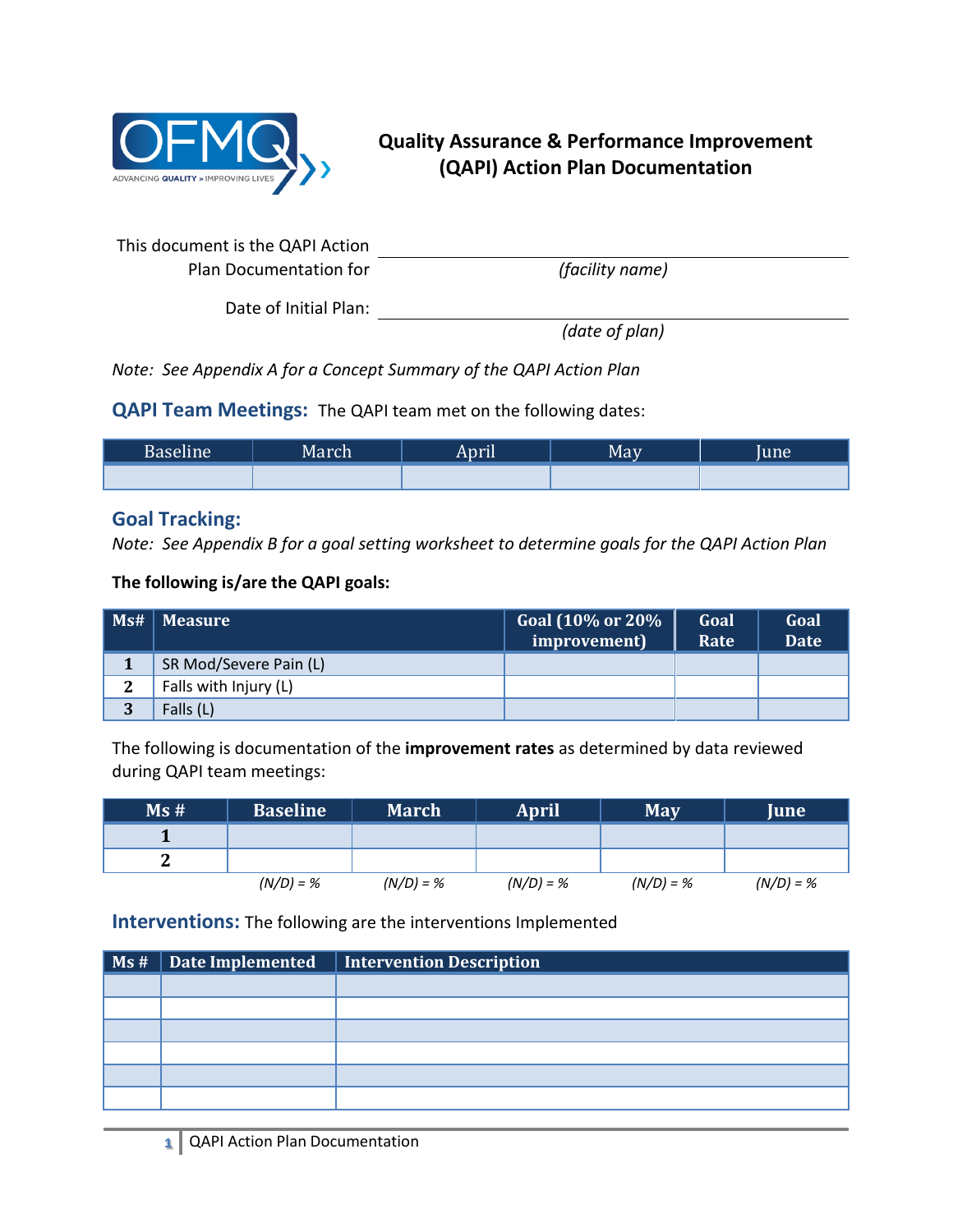|  | Ms #   Date Implemented   Intervention Description |
|--|----------------------------------------------------|
|  |                                                    |
|  |                                                    |
|  |                                                    |
|  |                                                    |
|  |                                                    |
|  |                                                    |

(Duplicate rows as needed)

**Lessons Learned:** Use the following space for a narrative documentation of what has worked, what has not worked, lessons learned, what changes you had to make, and any best practices or surprising findings you have noted.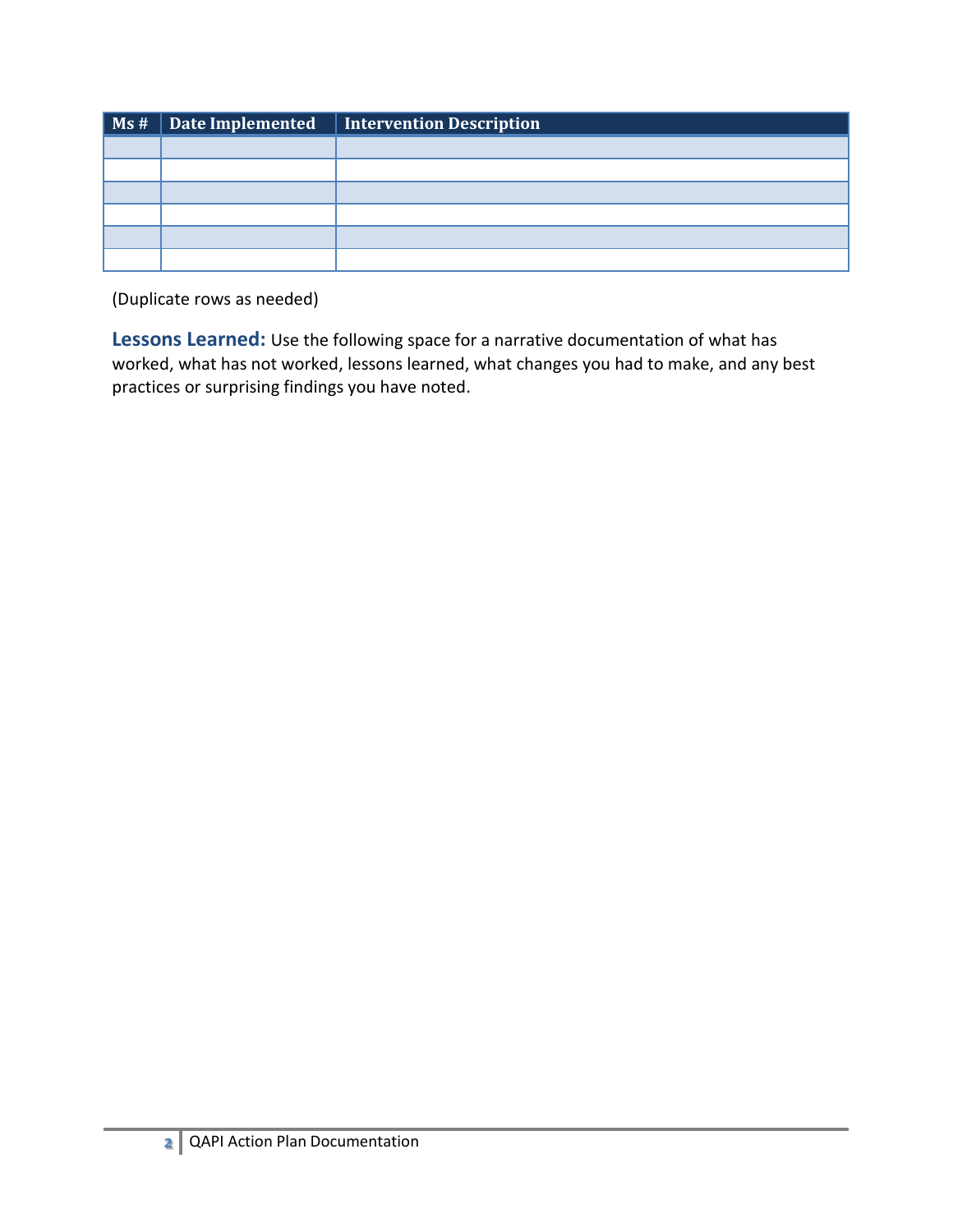

# **APPENDIX A Quality Assurance & Performance Improvement (QAPI) Plan Concept Summary**

The Centers for Medicare & Medicaid Services (CMS) initiated the QAPI program as part of the Affordable Care Act. Effective QAPI programs are critical to improving the quality of life, and quality of care and services delivered in nursing homes. QAPI combines two complementary approaches to quality, Quality Assurance (QA) and Performance Improvement (PI). QA has a focus on assuring appropriate care through meeting quality standards. PI (also called Quality Improvement or QI) has a pro-active and prevention focus.

CMS has defined 5 Elements in the QAPI process. The table below is a high-level view of the processes associated with each of those elements:

| <b>Element</b>                                                     | <b>Process</b>                                                                                                                                                                                                                                                                                                                                                                                                                                                                                                                                                                                                 |
|--------------------------------------------------------------------|----------------------------------------------------------------------------------------------------------------------------------------------------------------------------------------------------------------------------------------------------------------------------------------------------------------------------------------------------------------------------------------------------------------------------------------------------------------------------------------------------------------------------------------------------------------------------------------------------------------|
| <b>Design and Scope</b>                                            | Facility performs a self-assessment and develops a QAPI Plan that includes<br>$\bullet$<br>the following: clinical care, quality of life, and resident choice.                                                                                                                                                                                                                                                                                                                                                                                                                                                 |
| <b>Governance and</b><br>Leadership                                | Facility leadership forms a structure (such as a Steering Committee or QA<br>$\bullet$<br>Team) for directing the QAPI activities.<br>The Committee is an interdisciplinary team. Each discipline in the team<br>$\bullet$<br>brings a unique perspective that contributes a balanced and comprehensive<br>analysis (DON, ADON, Restorative, Peer Mentor, CNAs, CMAs, Charge<br>Nurse, etc.).<br>Leadership fosters a culture where QAPI is a priority, giving each team<br>$\bullet$<br>member actual responsibility in the process (study the issue, analyze the<br>data, and recommend corrective actions). |
| <b>Feedback, Data</b><br><b>Systems and</b><br><b>Monitoring</b>   | The Committee establishes performance measures and conduct routine<br>$\bullet$<br>monitoring (Review MDS Reports or Resident Listing of Falls or Pain at least<br>monthly).<br>The facility uses data to identify gaps or opportunities for improvement<br>$\bullet$<br>(identify any measures above the 75 <sup>th</sup> [National] Percentile).                                                                                                                                                                                                                                                             |
| <b>Performance</b><br><b>Improvement</b><br><b>Projects (PIPs)</b> | The Committee uses prioritization to decide when to conduct a<br>$\bullet$<br>Performance Improvement Project (PIP).<br>The Committee creates a PIP team that will focus on the Quality Measure<br>(QM) needing improvement.                                                                                                                                                                                                                                                                                                                                                                                   |
| <b>Systematic Analysis</b><br>and Systemic<br><b>Action</b>        | The PIP team explores the issue and designs interventions using a Plan-Do-<br>$\bullet$<br>Study-Act (PDSA) model (small tests to see if interventions work).<br>The PIP team uses Root Cause Analysis (RCA) processes to investigate and<br>$\bullet$<br>uncover any underlying systemic issues and makes recommendations that<br>address those systems, rather than focusing on individual behavior.                                                                                                                                                                                                         |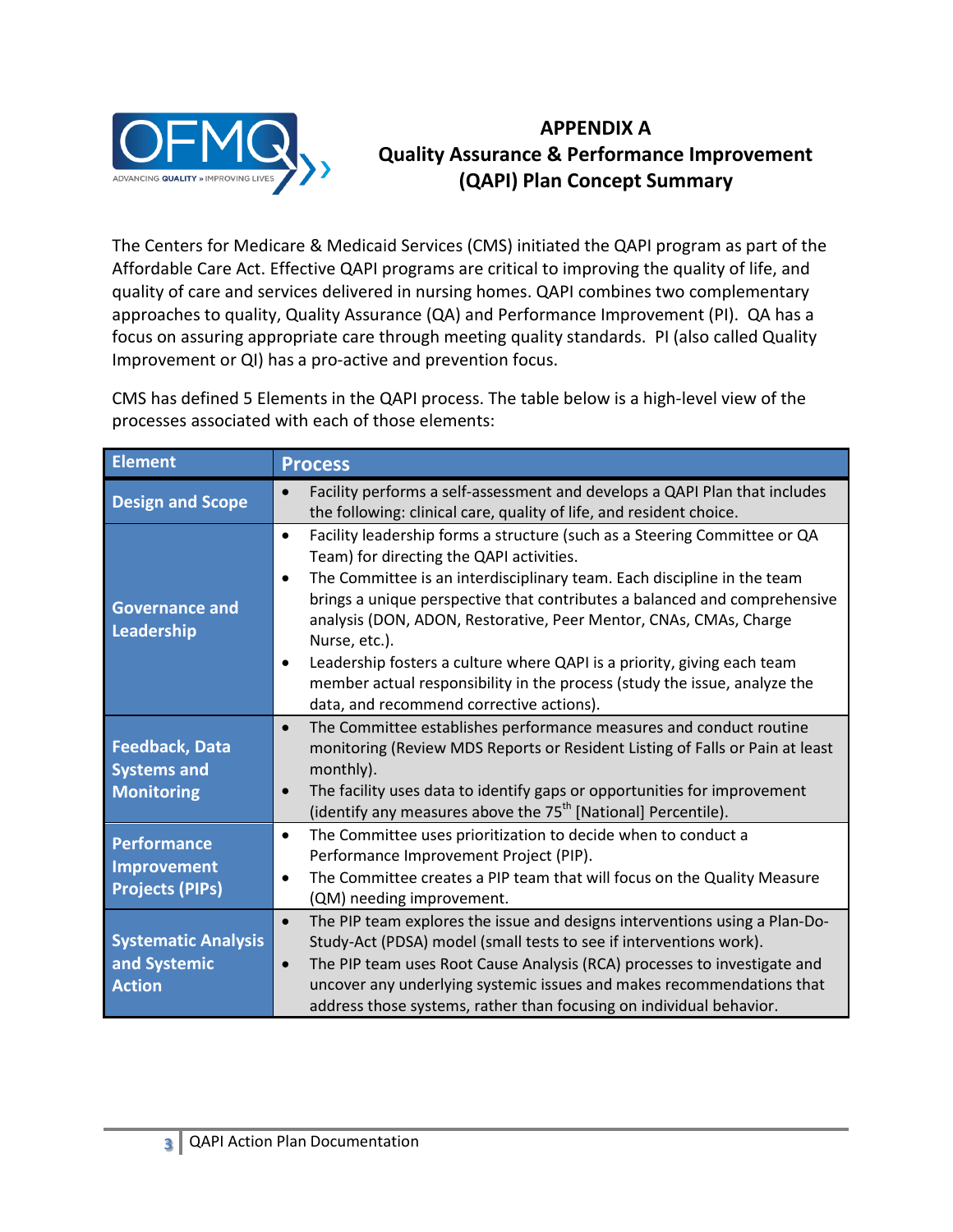

# **APPENDIX B QAPI Goal Setting Worksheet**

Use the following worksheet to set specific goals for the measures you have selected. Duplicate this worksheet as needed if you are working on more than one measure.

#### **Name of measure:**

### **Step 1: Determine your current numerator**

Review your MDS 3.0 QM Facility Level report and find the numerator (N) for the above measure. Enter that number below:

 $N =$ 

*(current numerator)*

### **Step 2: Determine the number of residents for targeted interventions**

Select one of the following goals (10% improvement or 20% improvement) to determine the number of residents for targeted interventions:

| Goal (select one):     |                      |           | # Residents to Improve: |
|------------------------|----------------------|-----------|-------------------------|
| $\Box$ 10% Improvement | N (from Step $1$ ) = | $x 0.1 =$ |                         |
| $\Box$ 20% Improvement | N (from Step $1$ ) = | $x 0.2 =$ |                         |
|                        |                      |           |                         |

#### **Step 3: Determine your new goal**

Subtract the number of residents that you are targeting for improvement from your current numerator. This will be your new numerator.

| <b>Current Numerator</b> | # of residents to improve | <b>New Numerator</b> |
|--------------------------|---------------------------|----------------------|
|                          |                           |                      |

=

Divide the new numerator by your current resident population to determine your new rate or goal.